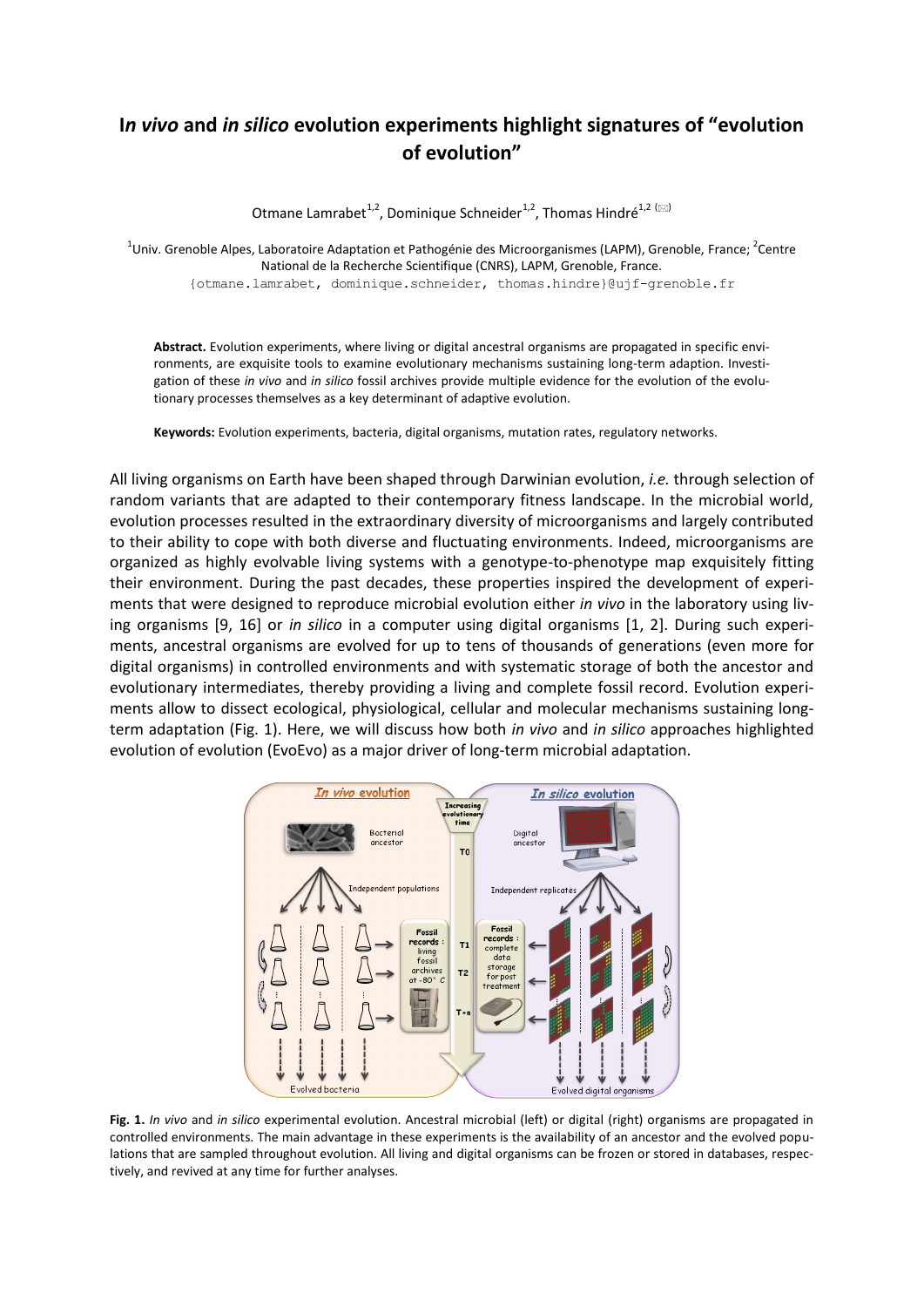Microorganisms and specifically bacteria constitute optimal ancestors for *in vivo* experimental evolution, since they have short generation times and large population size, and are easy to grow in the laboratory. The *Escherichia coli* bacterium, one of the most studied and characterized organism, is ideal to explore evolutionary processes and has been extensively used in many evolution experiments, since many tools are available to analyze genomes, global gene expression profiles and metabolic networks [11]. The longest-on-going evolution experiment, called the "long-term evolution experiment" (LTEE), was initiated in 1988 [16], and consists in twelve independent populations that are propagated from an *E. coli* B ancestral strain by daily serial transfers in a minimal glucose medium. In this experiment, bacterial populations thus evolve since now more than 60,000 generations and representative samples of each population were stored at -80°C at 500-generation intervals, thereby providing an unprecedented revivable fossil record. All twelve populations achieved large fitness gains [28] with several phenotypic traits evolving in parallel in most or all populations, including cell size, growth parameters, catabolic functions, and global gene expression [21]. Many other evolution experiments have been initiated using different ancestral organisms and different environmental settings [11, 13]. Here, we will discuss only about the LTEE since it is the model experiment used in the EvoEvo project. However, similar concepts and data have been discovered in other evolution experiments both with other microbial strains and environments. *In silico* evolution experiments are designed in a similar way with digital organisms instead of bacteria [\(Fig. 1\)](http://www.nature.com.gate1.inist.fr/nrmicro/journal/v10/n5/full/nrmicro2750.html#f1). Digital organisms possess a genetic material that is interpreted by specific programs to compute the phenotype, and these simulated organisms compete, reproduce and mutate inside the computer. As for *in vivo* evolution experiments, all events are recorded and stored allowing retracing all the evolutionary intermediates during adaptation. Various frameworks have been developed to design digital organisms [11], and some are largely inspired from the genome organization of bacterial cells [2]. Besides the inherent limitation of such approaches using simulated, and thus simplified organisms, *in silico* evolution experiments allow for "perfect" experiments where all parameters (organismal traits, mutation rates, mutational bias, selection strength …) can be controlled, and with both the duration and replication level of the experiment only limited by the computational load.

The objective here is to highlight that, during the LTEE, many evolved changes reflect evolution of the evolutionary mechanisms themselves. Indeed, the evolutionary trajectories revealed a high dynamics of mutation rates, chromosomal structure, and global regulatory network architecture. In each of these cases, *in silico* models can be used as an exquisite complement to *in vivo* experiments to allow a more complete understanding of the underlying constraints.

#### **1 Dynamics of mutation rates**

During the LTEE, half of the twelve populations developed a hypermutator phenotype after mutations altering DNA repair systems [25, 27]. Because most mutations are deleterious, mutator alleles are likely to negatively impact fitness on average but theoretical work showed that they may reach fixation by hitchhiking with other, highly beneficial, mutations [26]. When hypermutable genotypes are established, they may contribute to rapid adaptation to environmental changes owing to their higher probability of producing rare beneficial mutations. However, hypermutators are also more likely to produce offspring carrying deleterious mutations, *i.e.* the genetic load is increased. This results in a tension between evolvability and stability that is likely to influence genomic evolution. Indeed, a high dynamics of mutation rates was recently identified in one population of the LTEE. This population first evolved into a hypermutator after the substitution of a *mutT* mutation resulting in a 150-fold increase in the mutation rate [27]. Later during evolution, when the population was adapted to its environment and therefore when the potential for further adaptation declined, two independent compensations of the high mutation rates occurred, resulting in two sub-lineages with reduced mutation rates [27]. It was further shown that this subsequent mutation rate decreases were benefi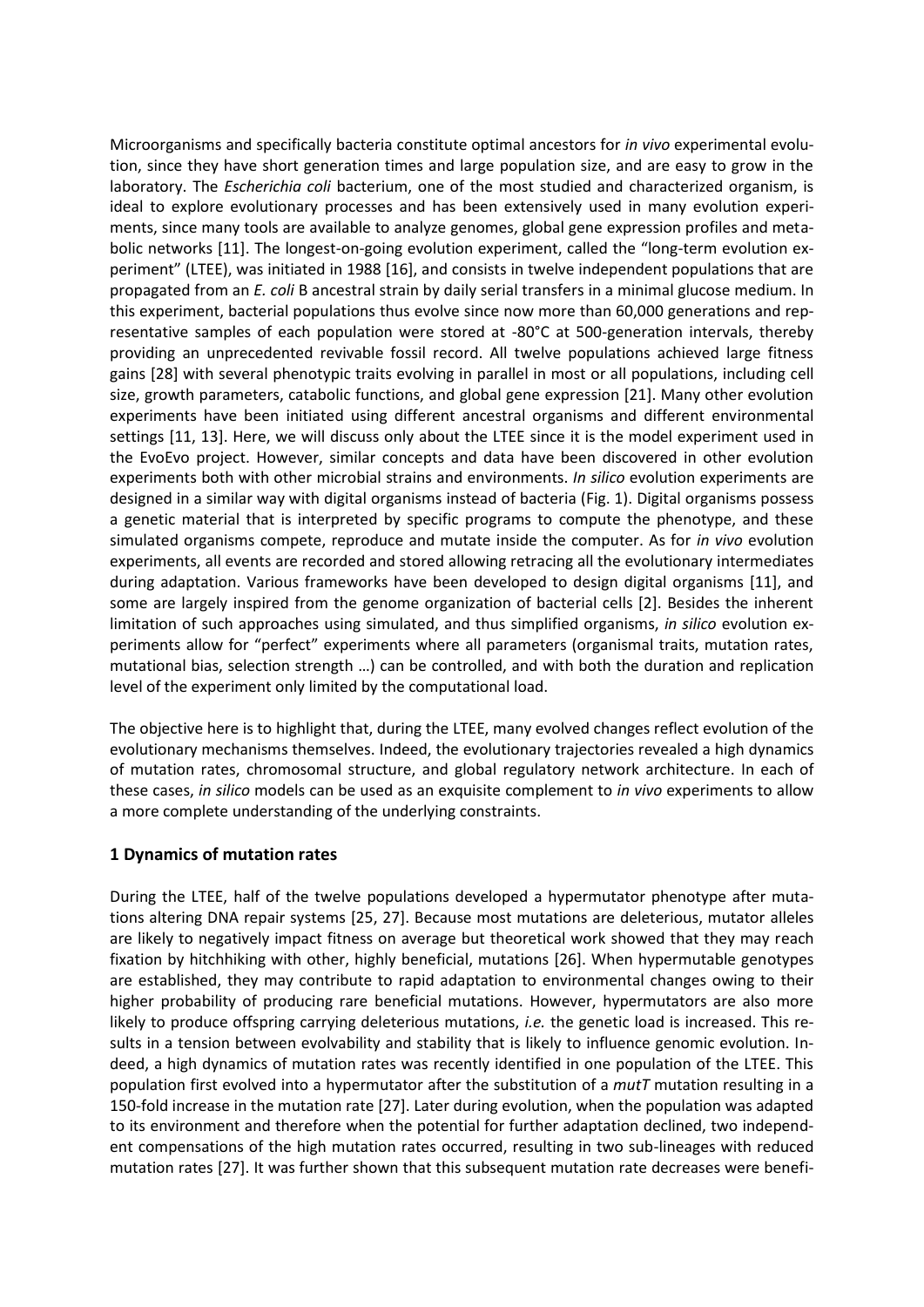cial owing to the reduction of the genetic load. Such dynamics of mutation rates have been also observed in other evolution experiments [18, 20]. *In silico* evolution experiments have also shown that mutator alleles can promote accelerated adaptation [26]. Moreover, a theoretically optimal mutation rate has been computed using digital organisms with gradual evolution of mutation rates [3], although this value depends on the structure of the fitness landscape [4].

### **2 Evolution of the structure of the chromosome**

Adaptation of the twelve bacterial populations of the LTEE is associated with many large chromosomal rearrangements, including inversions of more than one third of the chromosome, deletions and duplications with most events being mediated by IS elements [23]. Owing to their large size, these rearrangements are likely to strongly influence gene order, genome architecture and dosage of regulatory proteins within networks, thus potentially affecting growth traits and global transcription profiles. Some of these rearrangements, owing to their high level of parallelism across independent populations, have been suggested to be beneficial in these conditions. However, their precise impact on fitness has not been experimentally characterized, leaving open the question about the selective pressure that allowed the fixation of such events. (Large chromosomal rearrangements have been detected in other evolution experiments [8, 24]). In this context, *in silico* evolution experiments, in which direct selective pressures were precisely controlled and indirect pressures were less masked, are instructive because they have shown that indirect selection of evolvability can shape the genome structure at the levels of gene number, genome size, amount of non-coding DNA [15], and gene order [6].

### **3 Evolutionary rewiring of the global regulatory networks**

During the LTEE, almost half of the characterized beneficial mutations affect genes that encode global regulatory proteins [21]. These mutational changes produce pervasive pleiotropic and epistatic effects [5], sometimes resulting in phenotypic innovation [22]. Therefore, long-term adaptation in this environment was achieved by substantial rewiring of global regulatory networks [Lamrabet et al., unpublished data], rather than by fine-tuning local regulators or structural enzymes. Regulatory networks therefore provide both immediate adaptation to environmental challenges by the flexibility of the regulatory connections and long-term adaptation by mutational changes of global regulatorencoding genes. Changes in regulatory networks are a hallmark of evolution experiments [17, 19, 29]. *In silico* evolution experiments also showed that regulatory networks are highly evolvable structures and provide powerful methods to generalize the observation made during *in vivo* evolution experiments. In particular, modularity of the networks has been investigated as a function of the environment [12] and in relationship with the evolvability and robustness of the organisms. Moreover, it has been shown that under fluctuating environments, regulatory networks can evolve toward exquisitely evolved structures [7].

## **4 Conclusion**

*In vivo* and *in silico* evolution experiments separately provided ample examples that both microbial and digital organisms are able to evolve by modifying their evolutionary mechanisms themselves (mutation rates, genome structure and expression, cellular networks). However, we are far away from being able to suggest general rules and predictive evolutionary models. Collaborative and combined *in vivo* and *in silico* evolution experiments are urgently needed to address these issues, for instance to measure the impact of chance and history in the evolution of genomes and regulatory networks, and to identify generic properties that fuel evolutionary pathways. Indeed, *in silico* predictions not only have to be experimentally confirmed using *in vivo* experiments but will also target new *in vivo* experiments susceptible to demonstrate major determinants constraining evolutionary path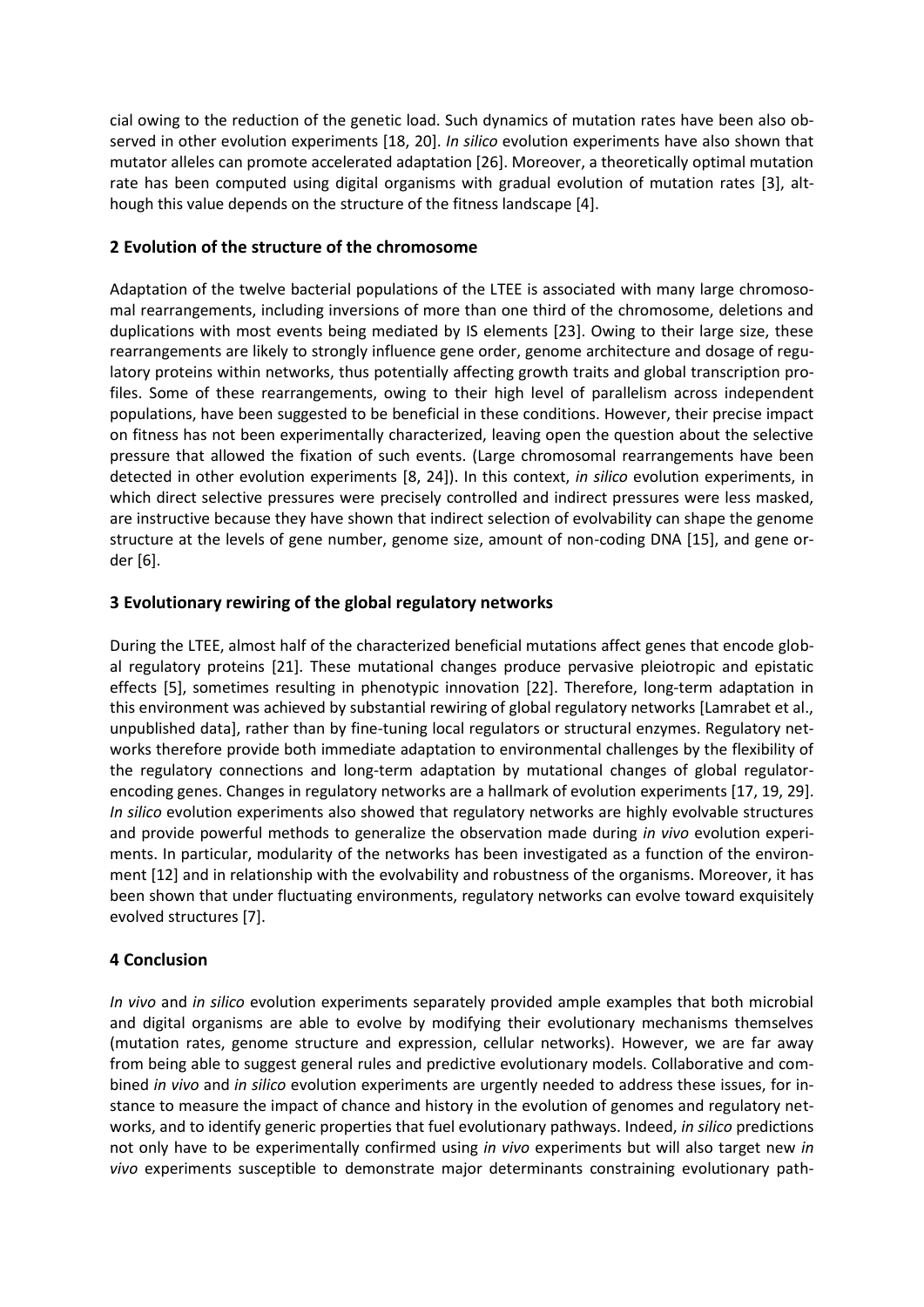ways. The EvoEvo project lies precisely at the frontier of *in vivo* and *in silico* evolution and combines state-of-the-art and complementary evolution models.

*Acknowledgments* This research has been supported by EU-FET grant EvoEvo (ICT-610427).

#### **References**

- 1. Adami, C.: Digital genetics: unravelling the genetic basis of evolution. Nature Rev. Genet. 7, (2006) 109–118
- 2. Batut, B., Parsons, D.P., Fischer, S., Beslon, G., Knibbe, C.: *In silico* experimental evolution: a tool to test evolutionary scenarios. BMC Bioinformatics. 14, (2013) 1471-2105
- 3. Bedau, M.A., Packard, M.H.: Evolution of evolvability via adaptation of mutation rates. BioSystems. 69, (2003) 143–162
- 4. Clune, J., Misevic, D., Ofria, C., Lenski, R.E., Elena, S.F., Sanjuán, R.: Natural selection fails to optimize mutation rates for long-term adaptation on rugged fitness landscapes. PLoS Comp. Biol. 4, (2008) e1000187
- 5. Cooper, T.F., Remold, S.K., Lenski, R.E. & Schneider, D.: Expression profiles reveal parallel evolution of epistatic interactions involving the CRP regulon in *Escherichia coli*. PLoS Genet. 4, (2008) e35
- 6. Crombach, A., Hogeweg, P.: Chromosome rearrangements and the evolution of genome structuring and adaptability. Mol. Biol. Evol. 24, (2007) 1130–1139
- 7. Crombach, A., Hogeweg, P.: Evolution of evolvability in gene regulatory networks. PLoS Comp. Biol. 4, (2008) e1000112
- 8. Dunn, B., Paulish, T., Stanbery, A., Piotrowski, J., Koniges, G., Kroll, E., Louis, E. J., Liti, G., Sherlock, G. & Rosenzweig, F.: [Recurrent rearrangement](http://www.ncbi.nlm.nih.gov/pubmed/23555283) during adaptive evolution in an interspecific yeast hybrid sug[gests a model for rapid introgression.](http://www.ncbi.nlm.nih.gov/pubmed/23555283) PLoS Genet. 9, (2013) e1003366
- 9. Elena, S.F., Lenski, R.E.: Evolution experiments with microorganisms: the dynamics and genetic bases of adaptation. Nature Rev. Genet. 4, (2003) 457–469
- 10. Floreano, D., Mattiussi, C.: Bio-Inspired Artificial Intelligence: Theories, Methods, and Technologies. Massachusetts Institute of Technology Press, Cambridge, Massachusetts. (2008)
- 11. Hindré, T., Knibbe, C., Beslon, G., Schneider, D.: New insights into bacterial adaptation through *in vivo* and *in silico* experimental evolution. Nature Reviews Microbiology. 10, (2012) 352–365
- 12. Kashtan, N., Alon, U.: Spontaneous evolution of modularity and network motifs. Proc. Natl Acad. Sci. USA. 102, (2005) 13773–13778
- 13. Kawecki, T.J., Lenski, R.E., Ebert, D., Hollis, B., Olivieri, I., Whitlock, M.C.: Experimental evolution. Trends Ecol. Evol. 27, (2012) 547–560
- 14. Klauck, E., Typas, A., Hengge, R.: The sigmaS subunit of RNA polymerase as a signal integrator and network master regulator in the general stress response in *Escherichia coli*. Sci Prog. 90, (2007) 103–127
- 15. Knibbe, C., Coulon, A., Mazet, O., Fayard, J. M., Beslon, G.: A long-term evolutionary pressure on the amount of noncoding DNA. Mol. Biol. Evol. 24, (2007) 2344–2353
- 16. Lenski, R.E., Rose, M.R., Simpson, S.C., Tadler, S.C.: Long-term experimental evolution in *Escherichia coli*. I. Adaptation and divergence during 2,000 generations. American Naturalist. 138, (1991) 1315–1341
- 17. Maharjan, R.P., Ferenci, T.: Epistatic interactions determine the mutational pathways and coexistence of lineages in clonal *Escherichia coli* populations. Evolution. 67, (2013) 2762–2768
- 18. McDonald, M.J., Hsieh, Y.Y., Yu, Y.H., Chang, S.L., Leu, J.Y.: The evolution of low mutation rates in experimental mutator populations of *Saccharomyces cerevisiae*. Curr. Biol. 22, (2012) 1235–1240
- 19. McDonald, M.J., Gehrig, S.M., Meintjes, P L., Zhang, X.X., Rainey, P.B.: Adaptive divergence in experimental populations of *Pseudomonas fluorescens*. IV. Genetic constraints guide evolutionary trajectories in a parallel adaptive radiation. Genetics. 173, (2006) 515–526
- 20. Notley-McRobb, L., Pinto, R., Seeto, S., Ferenci, T.: Regulation of *mutY* and nature of mutator mutations in *Escherichia coli* populations under nutrient limitation. J. Bacteriol. 184, (2002) 739–745
- 21. Philippe, N., Crozat, E., Lenski, R.E., Schneider, D.: Evolution of global regulatory networks during a long term experiment with *Escherichia coli*. BioEssays. 29, (2007) 846–860
- 22. Plucain, J., Hindré, T., Le Gac, M., Tenaillon, O., Cruveiller, S., Médigue, C., Leiby, N., Harcombe, W.R., Marx, C.J., Lenski, R.E., Schneider, D.: Epistasis and allele specificity in the emergence of a stable polymorphism in *Escherichia coli*. Science 343, (2014) 1366–1369
- 23. Raeside, C., Gaffé, J., Deatherage, D.E., Tenaillon, O., Briska, A.M., Ptashkin, R.N., Cruveiller, S., Médigue, C., Lenski, R.E., Barrick, J.E., Schneider, D.: Large chromosomal rearrangements during a long-term evolution experiment with *Escherichia coli*. MBio. 5, (2014) e01377-14